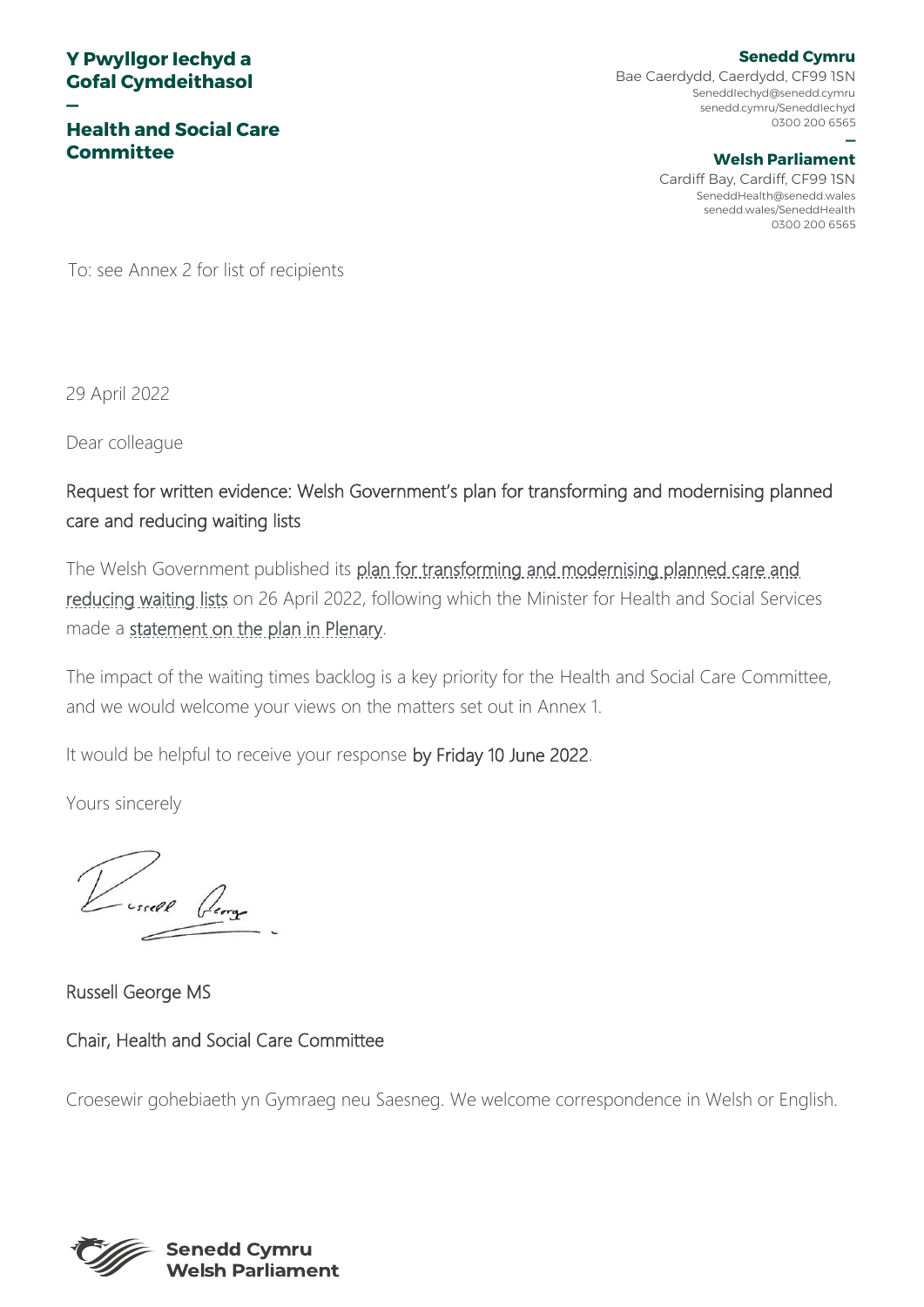# **Annex 1 Request for written evidence: Welsh Government's plan for transforming and modernising planned care and reducing waiting lists**

To inform the Health and Social Care Committee's consideration of the Welsh Government's plan for transforming and modernising planned care and reducing waiting lists, we would welcome your views on the matters listed below. Please keep your answers concise where possible. You do not need to address all of the issues unless you wish to do so.

It would be helpful to receive your response by Friday 10 June 2022.

### Overall views

- Whether the plan will be sufficient to address the backlogs in routine care that have built  $1.$ up during the pandemic, and reduce long waits.
- Whether the plan strikes the right balance between tackling the current backlog, and  $2.$ building a more resilient and sustainable health and social care system for the long term?

### Meeting people's needs

- $\overline{3}$ . Whether the plan includes sufficient focus on:
	- a. Ensuring that people who have health needs come forward;
	- b. Supporting people who are waiting a long time for treatment, managing their expectations, and preparing them for receiving the care for which they are waiting, including supported self-management;
	- c. Meeting the needs of those with the greatest clinical needs, and those who have been waiting a long time;
	- d. Improving patient outcomes and their experience of NHS services?

## Leadership and national direction

- Whether the plan provides sufficient leadership and national direction to drive collective  $4.$ effort, collaboration and innovation-sharing at local, regional and national levels across the entire health and social care system (including mental health, primary care and community care)?
- Whether the plan provides sufficient clarity about who is responsible for driving 5. transformation, especially in the development of new and/or regional treatment and diagnostic services and modernising planned care services?

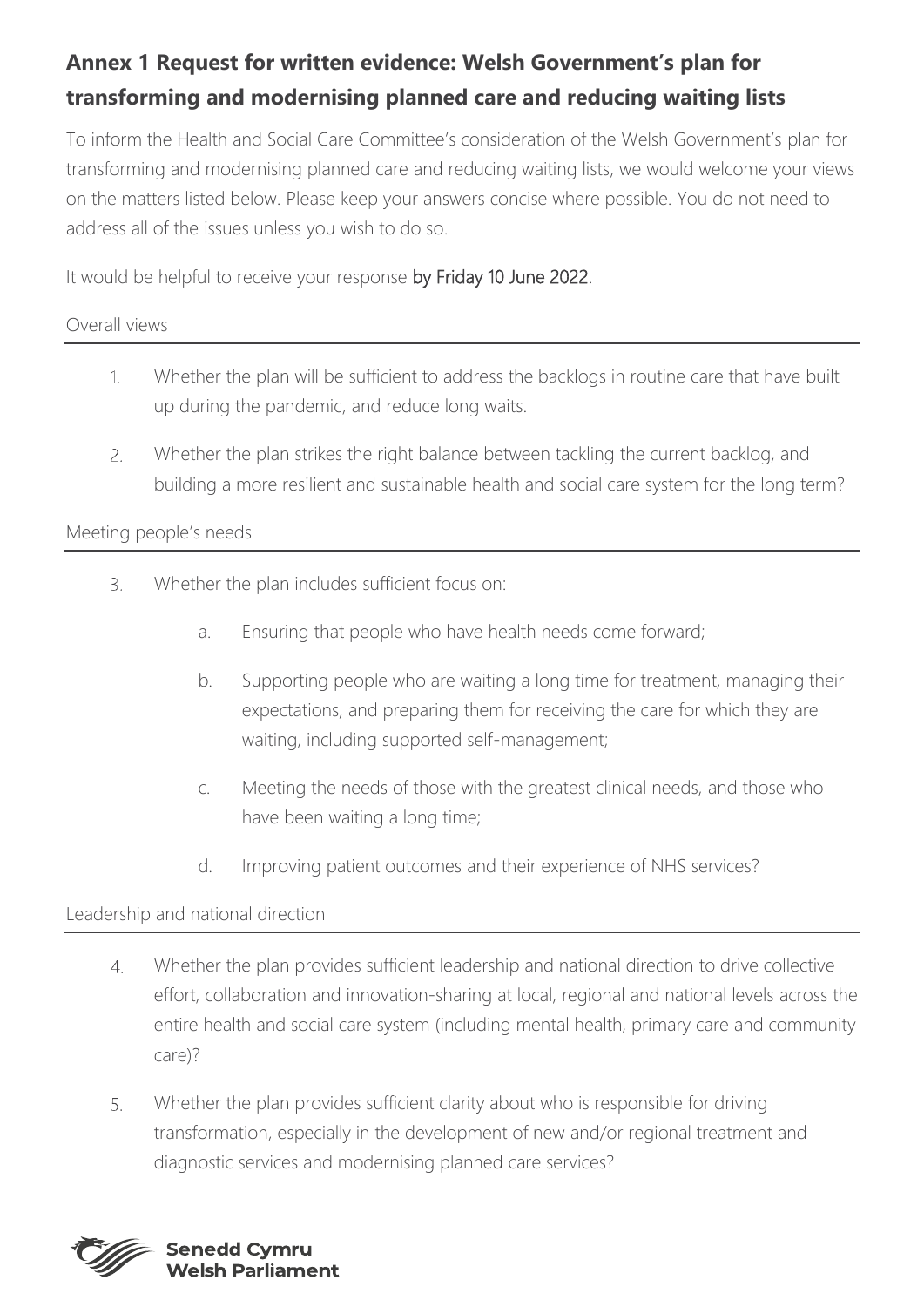- Are the targets and timescales in the plan sufficiently detailed, measurable, realistic and 6. achievable?
- $7.$ Is it sufficiently clear which specialties will be prioritised/included in the targets?
- 8. Do you anticipate any variation across health boards in the achievement of the targets by specialty?

#### Financial resources

- Is there sufficient revenue and capital funding in place to deliver the plan, including 9. investing in and expanding infrastructure and estates where needed to ensure that service capacity meets demand?
- $10.$ Is the plan sufficiently clear on how additional funding for the transformation of planned care should be used to greatest effect, and how its use and impact will be tracked and reported on?

#### Workforce

Does the plan adequately address health and social care workforce pressures, including 11. retention, recruitment, and supporting staff to work flexibly, develop their skills and recover from the trauma of the pandemic?

Digital tools and data

 $12.$ Is there sufficient clarity about how digital tools and data will be developed and used to drive service delivery and more efficient management of waiting times?

#### **How to share your views**

Please email your response to [seneddhealth@senedd.wales](mailto:seneddhealth@senedd.wales) by Friday 10 June 2022.

The Senedd has two official languages, Welsh and English.

In line with the [Senedd's Official Languages Scheme](https://senedd.wales/commission/senedd-commission-policy/official-languages/) the Committee requests that documents or written responses to consultations intended for publication or use in Senedd proceedings are submitted bilingually. When documents or written responses are not submitted bilingually, we will publish in the language submitted, stating that it has been received in that language only.

We expect other organisations to implement their own standards or schemes and to comply with their statutory obligation.

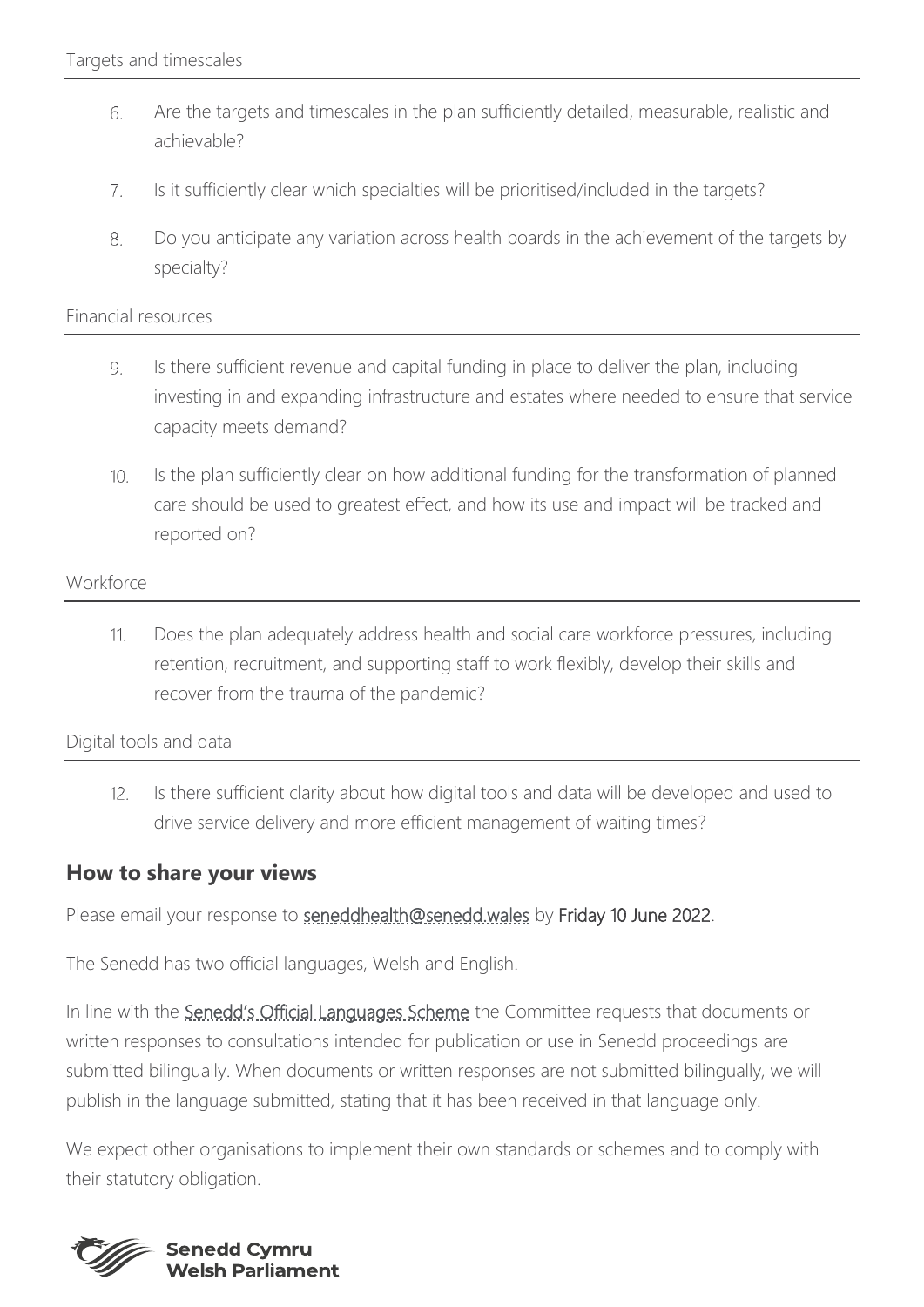Please see [guidance for those providing evidence for committees.](https://senedd.wales/senedd-business/committees/getting-involved-with-committees/)

Please ensure that you have considered the Senedd's [policy on disclosure of information](https://senedd.wales/help/privacy/senedd-committee-privacy-notice/) before submitting information to the Committee.



Senedd Cymru<br>Welsh Parliament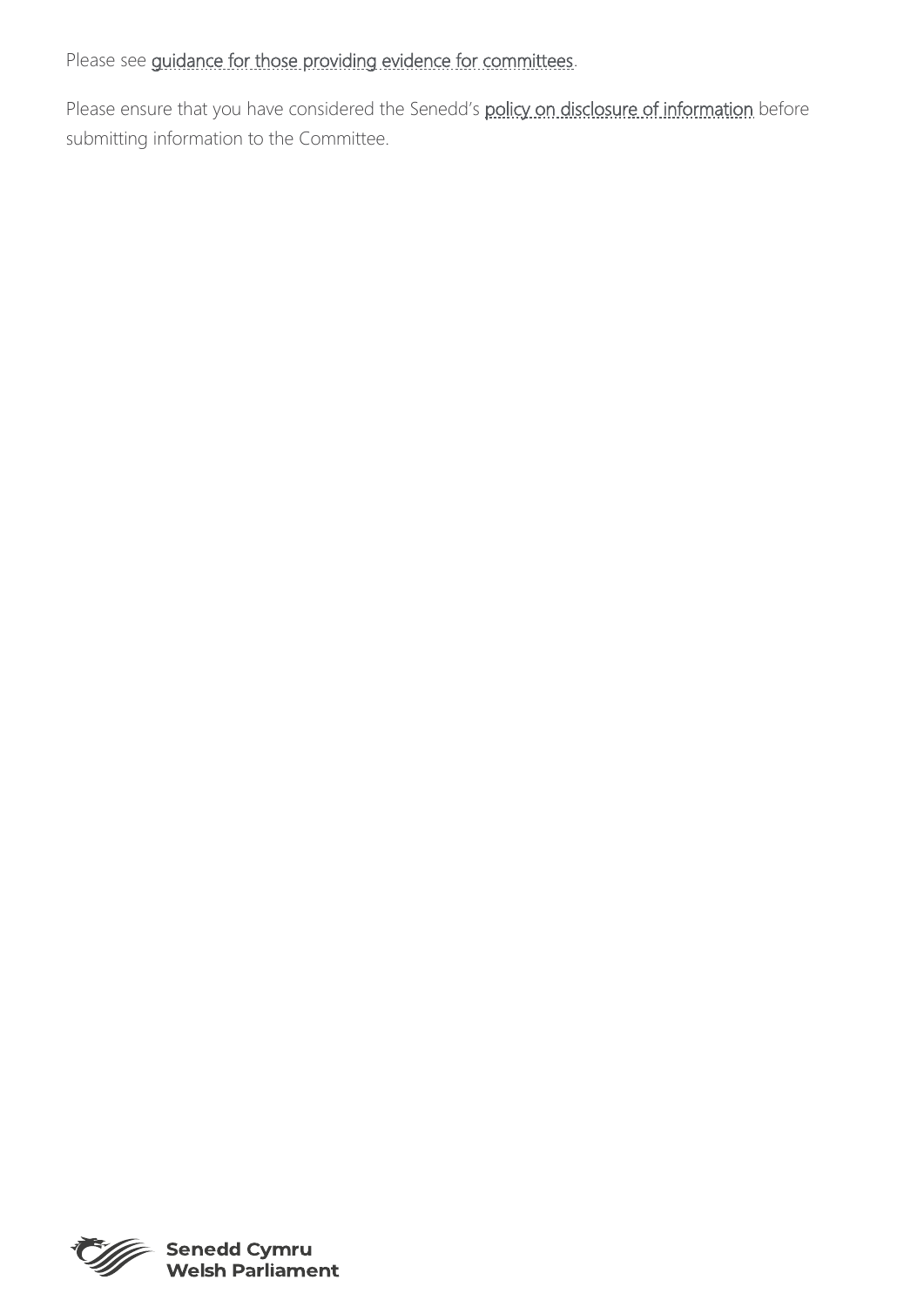# **Annex 2 List of recipients**

- **E** Adferiad Recovery
- Age Cymru
- **E** All Party Parliamentary Group on Endometriosis
- **■** Alzheimer's Society Cymru
- Aneurin Bevan University Health Board
- Audit Wales
- Barnardo's Cymru
- **■** Betsi Cadwaladr University Health Board
- **Board of Community Health** Councils in Wales
- Bowel Cancer UK
- **■** British Association of Social Workers Cymru
- **■** British Dental Association Cymru
- **■** British Heart Foundation
- **■** British Lung Foundation and Asthma UK
- **■** British Medical Association Cymru
- **■** British Orthopaedic Association
- British Red Cross
- **■** Cardiff and Vale University Health Board
- Chartered Society of Physiotherapy
- **■** Community Pharmacy Wales
- Crohn's & Colitis UK
- Cwm Taf Morgannwg University Health Board
- Cymru vs Arthritis
- Endometriosis UK
- Fair Treatment for the Women of Wales
- $\blacksquare$  GMB
- **■** Health Education and Improvement Wales
- Healthcare Inspectorate Wales
- **Hywel Dda University Health Board**
- Macmillan Cancer Support
- Mind Cymru
- **National Autistic Society Cymru**
- National Deaf Children's Society Cymru
- **National Pharmacy Association**
- **Pancreatic Cancer UK**
- Powys Teaching Health Board
- Public Health Wales
- Public Services Ombudsman for Wales
- Royal College of Anaesthetists



**Senedd Cymru Welsh Parliament**